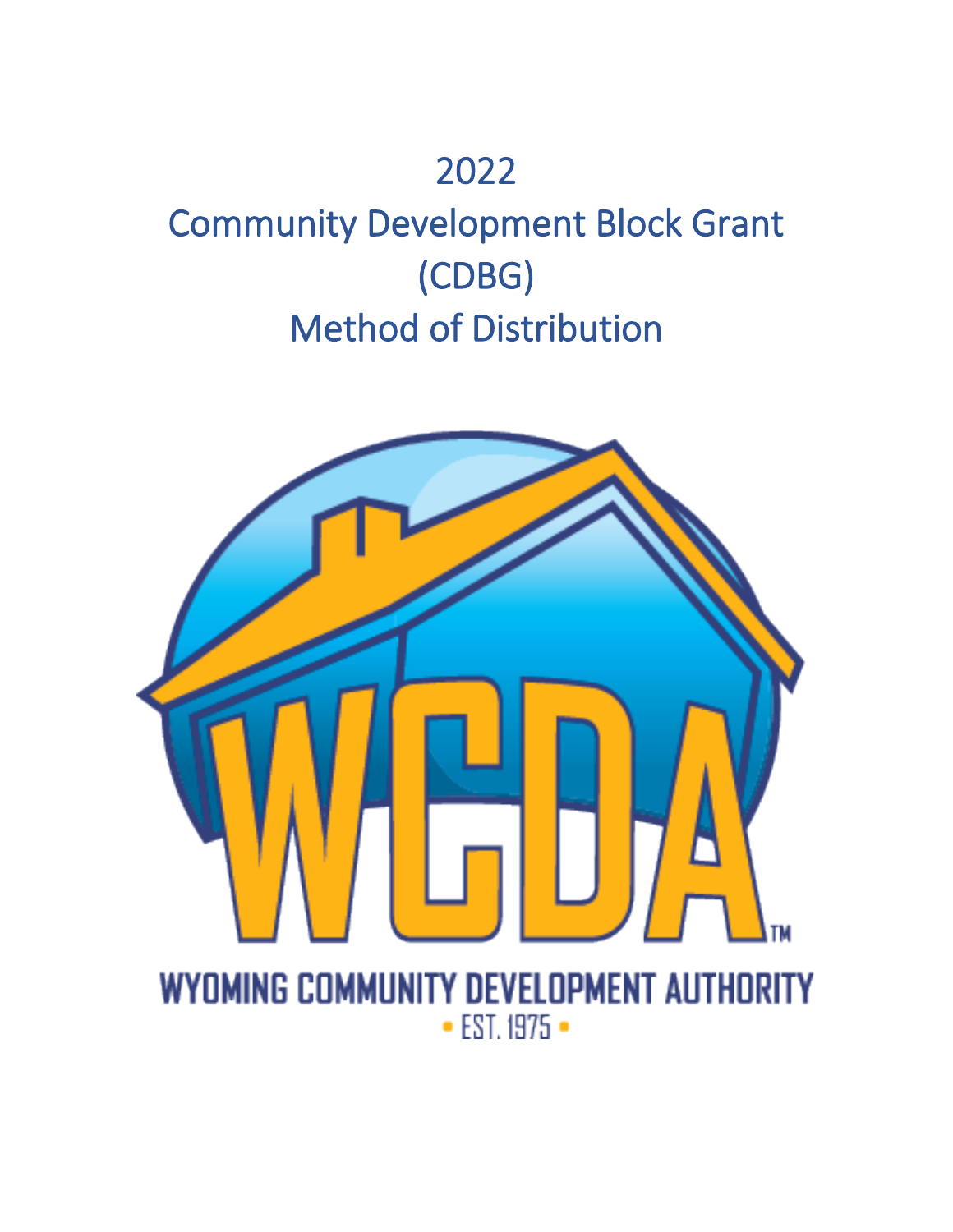The Wyoming Community Development Authority (WCDA) is dedicated to neighborhood development throughout the State of Wyoming. This is accomplished by the use of Community Development Block Grant (CDBG) funds from the US Department of Housing and Urban Developments (HUD). In Title I of the Housing and Community Development Act of 1974, the primary goal of the CDBG Program is the development of viable communities, by providing decent housing and suitable living environments and by expanding economic opportunities, principally for persons of low- and moderate-incomes. The rules and regulations of the CDBG Program are regulated by the U.S. Department of Housing and Urban Development (HUD).

The Method of Distribution (MOD) is the guidance WCDA uses to allocate CDBG funds in support of neighborhood development projects in Wyoming communities. CDBG Application Forms, Subrecipient Agreements, Restrictive Covenants, Mortgages and Notes may be amended from time to time, as guidelines and regulations are issued under 24 CFR Part 570, or as WCDA deems necessary. Unless otherwise stated, WCDA is entitled to the full discretion allowed by federal regulations and laws in making all such decisions and interpretations. WCDA may amend, disregard, modify, or withdraw any section of the MOD, including selection criteria with proper public notice.

WCDA distributes funds annually through a competitive statewide application process. All Wyoming non-entitlement units of general local government (UGLG) are eligible to apply for CDBG funding. This includes any city, county, town, or other general purpose political subdivision of the State of Wyoming. Cheyenne is the only entitlement in the State of Wyoming. Applications are scored and ranked against one another. Any funds remaining after the initial application process may be awarded through an additional competitive application period once a formal announcement of funding availability has been made or will roll into the next annual funding cycle.

States participating in the CDBG Program have three major responsibilities that include:

- Formulate community development objectives
- Decide how to distribute funds among communities in non-entitlement areas
- Ensure that subrecipients (local units of government) comply with applicable state and federal laws and requirements

UGLG's Participating in the CDBG Program have three major responsibilities that include:

- consider local needs
- prepare grant applications for submission to the State
- carry out the funded community development activities

WCDA certifies that it will not refuse to distribute funds under this Method of Distribution to an applicant solely on the basis of a CDBG-eligible activity selected by the applicant for funding. However, WCDA has established a scoring system which may prioritize some activities over others.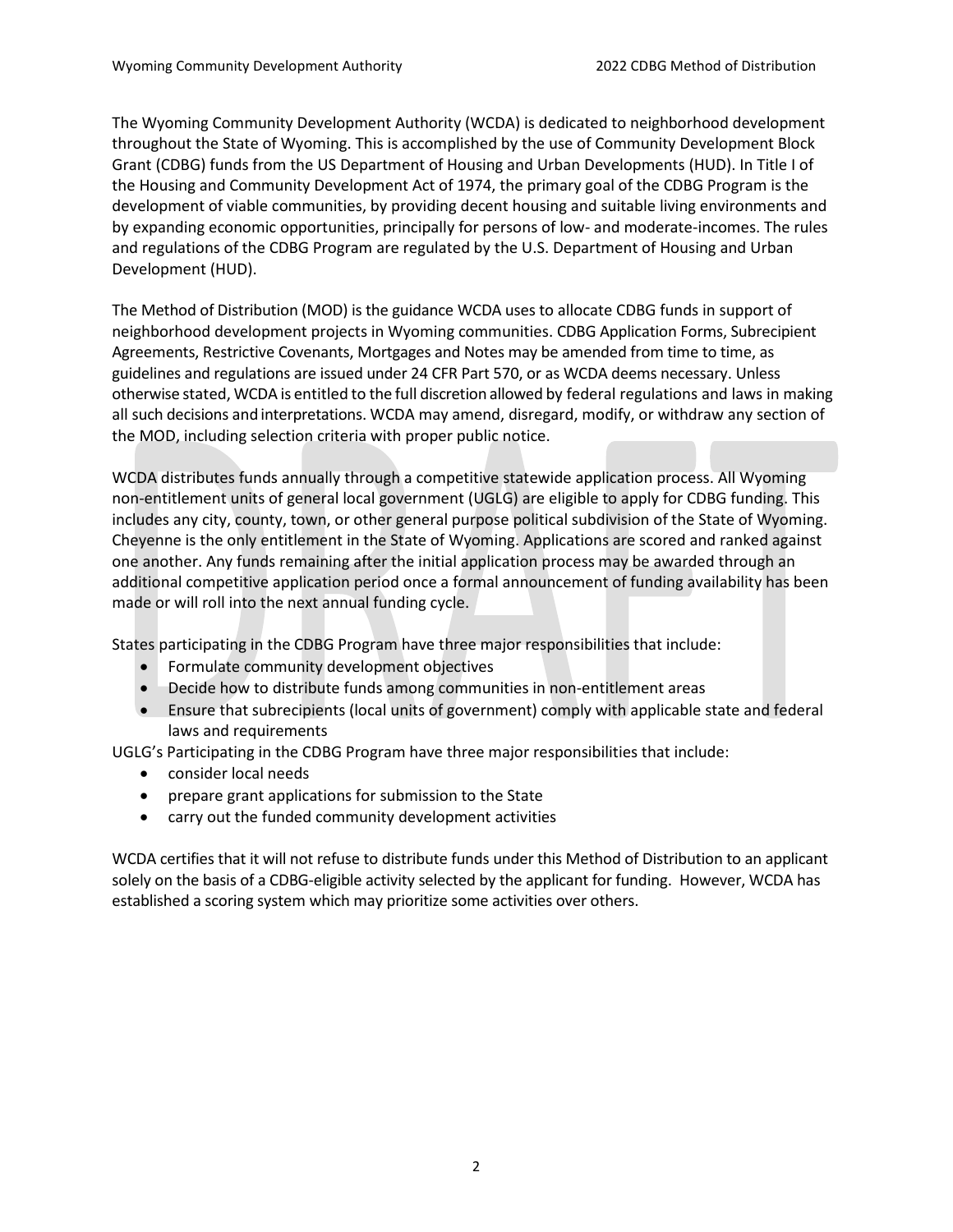## National Objectives

Projects must meet at least one National Objective to be eligible for CDBG funding:

- Benefiting low- and moderate-income people- Primary national objective, no less than 70% of the total CDBG funds must be projects that meet this objective.
- Preventing or eliminating blight- Limited to addressing one or more conditions that contributed to the deterioration of a spot or area basis.
- Urgent Need (application can be accepted out of cycle) Meeting a need of a particular urgency that effects the health and/or safety. No other financial resources are available.



Please note that CDBG defines moderate-income as a household at or below 80% of Area Median Income (AMI), and low-income as at or below 50% of AMI. For convenience Wyoming's information is excerpted in Attachment A. The State of Wyoming must show that at least seventy percent (70%) of its total CDBG funds, by activity, benefit low- to moderate-income persons. Therefore, applicants applying under the remaining two National Objectives may not be funded if the statewide 70% minimum is not met.

## State of Wyoming Objectives

- Encourage improvements and/or renovations of substandard housing for low- and moderateincome owner-occupants and renters.
- Provide support for the development of emergency shelters, transitional housing, and permanent housing for the homeless.
- Repurpose existing structures into affordable housing for low and moderate-income persons, including special population groups.
- Engage in the development and expansion of public infrastructure, with an emphasis on rural and underserved areas.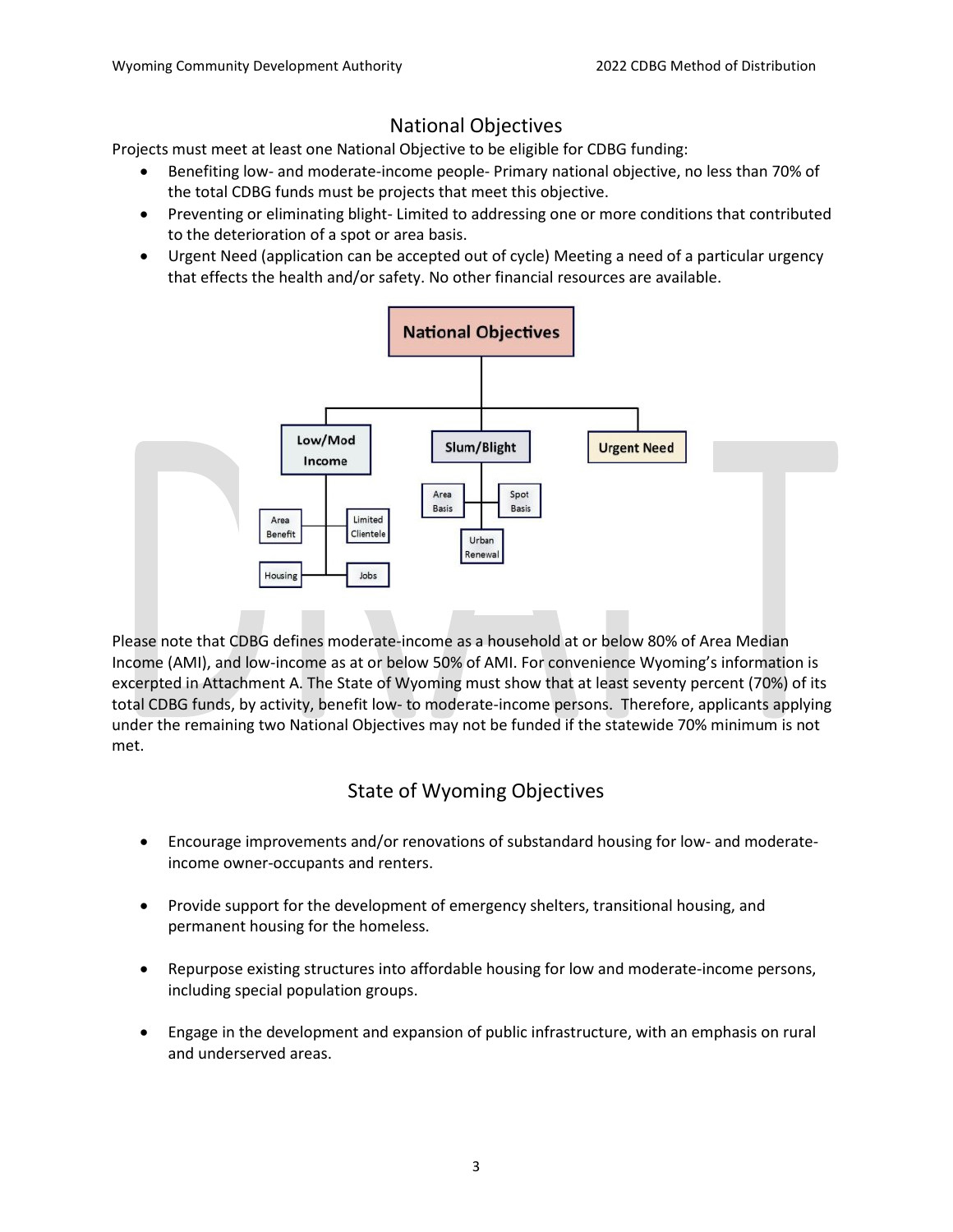## APPLICATION

- Completed Letter of Intent sent t[o neighborhooddev@wyomingcda.com](mailto:neighborhooddev@wyomingcda.com) on or before the submission deadline outlined in the respective Notice of Available Funding;
- Completed Application and supporting documents submitted to ProCorem by deadline;
	- o Application Checklist
	- o Completed Application
	- o Supporting Documents
- All applicants must agree to follow the following:
	- o All Federal Laws and Regulations
	- o Davis Bacon Labor Laws
	- o Lead Safe Housing Rule
	- o Anti- Displacement & Relocation
	- o Citizen Participation
	- o Environmental Review Procedures
	- o Program Income Requirements
	- o HUD Financial Management Requirements
- All State Laws and Regulations
	- o Residential Anti-displacement and Relocation Assistance Plan (RARAP)
- WCDA Policies

An UGLG may submit an application on behalf of a subrecipient, housing developer or business if they choose to do so. It is recommended, but not required, that municipalities and counties develop written policies which outline their processes to determine if they would submit a CDBG application on behalf of another entity. The jurisdiction is expected to conduct a risk analysis to review and evaluate the financial and administrative capacity of the subrecipient, housing developer or business to manage and complete a project. This should also include a determination that they will be able to support the operations of requested facility, housing, or services to be provided as required by the CDBG Program.

Applicants must be in compliance with WCDA on any current project before an application will be accepted. After the application is received, WCDA will conduct a site visit to evaluate the site's suitability for the proposed project. WCDA reserves the right to contact UGLG's with clarifying questions in regards to their application. WCDA staff will be responsible for scoring and ranking of the applications submitted. The final review and award will be made by the WCDA Board of Directors. Award will be based on the final ranking of the project and to the extent which funds are available. It is possible that a project may rank and not receive funding. All projects must demonstrate, at the time of application, that adequate funding is available to complete the project and the project is ready to proceed. All projects involving the use of real property must include a deed, lease of not less than 20 years, easement or similar formal executed documentation. If the project includes acquisition, it requires a market analysis for the application, if awarded a non-biased third-party appraisal will be required.

The Wyoming Community Development Authority (WCDA) makes no representations herein as to compliance with the Housing and Community Development Act of 1974, 24 CFR Part 570, or any other laws regulations governing the Community Development Block Grant (CDBG) Program. CDBG awards shall be made solely at the discretion of the WCDA Board of Directors, but in no way represents or warrants to any sponsor, investor, lender or others that the project is, in fact, feasible or viable. No board member, agent or employee of WCDA shall be personally liable concerning any matters arising out of, or in relation to, the allocation of CDBG funds.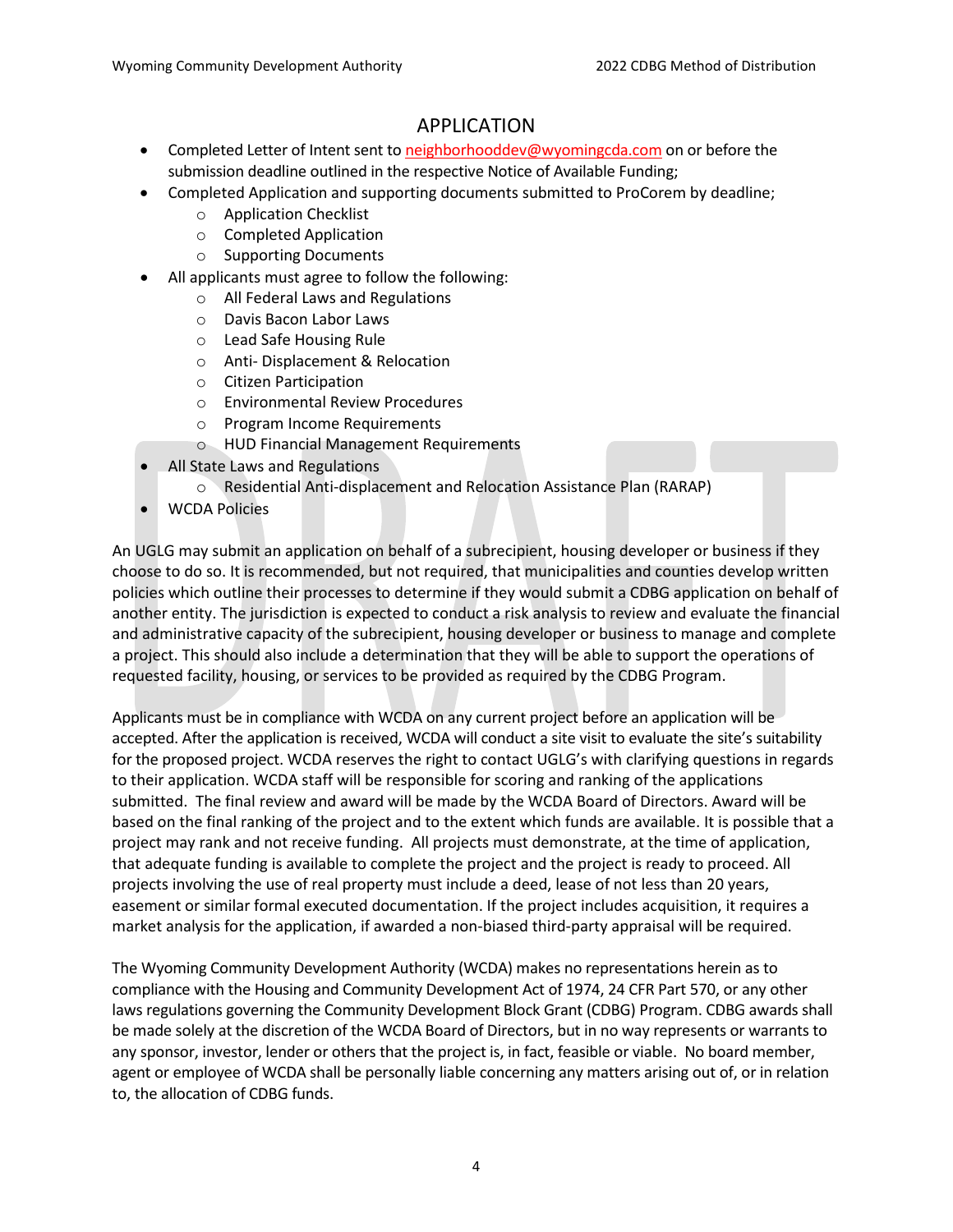## **APPLICATIONS MAY BE REJECTED FOR THE FOLLOWING REASONS:**

- The application is for an ineligible use of CDBG funds.
- The sponsor and/or sub-recipient have demonstrated unsatisfactory performance on or management of a previous grant, including but not limited to outstanding compliance or monitoring issues.
- The applicant is in violation of material law, ordinance, statute, rule, regulation, franchise, certificate or permit to which it is subject.
- The sponsor or sub-recipient is in default with respect to any judgment, order, writ, injunction, decree or demand of any court, arbitrator or governmental body. All actions must be identified in the application.
- The sponsor and/or sub-recipient are not an eligible recipient for CDBG funds.
- The sponsor and/or sub-recipient have not demonstrated the capacity to carry out the proposed activity.
- Failure to identify the costs associated with, the potential for, or the specific means to be used to address: relocation, displacement, lead-based paint, asbestos removal, mold, and other environmental concerns.
- The sponsor and/or sub-recipient have not followed the Citizen Participation Requirements listed above and in the application for funds including the two Public Hearings and Resolution from the sponsor.
- Disturbance of the site or the area surrounding the site prior to receiving environmental clearance. This is a violation of 24 CFR Part 58.22.
- Acquisition has already taken place (no reimbursement of previously expended funds).
- The project has previously been assisted with CDBG funds and is currently fulfilling the affordability period requirement.
- An audited financial statement for the City/Town/County was not provided at the time of application.
- •

## Citizen Participation Plan

A Local Government Citizen Participation Plan is component of the CDBG application, and a requirement for funding. It must include an Official Resolution passed by city/town council or county commissioners and signed by the chief elected official.

Sponsor and/or sub-recipient must provide for a minimum of two public hearings, at different stages of the process, in order to solicit and obtain citizen views and response to any proposals and/or questions. The objective of these hearings is to provide for and encourage citizen participation, particularly by lowand moderate-income persons who reside in slum or blighted areas and in areas which CDBG funds are proposed to be used. Citizens must be given reasonable and timely access to local meetings, information, and records relating to the unit of local government's proposed and actual use of CDBG funds. For the purposes of this program a minimum notification of thirty (30) days prior to the hearing date and not including the date of publication or hearing date is required.

The first meeting must be held after the notice of available funds and before the application submission deadline. The first meeting should address the community development and housing needs, development of proposed projects and a review of program performance. The hearing must inform citizens of the dollar amount of funding available and the range of allowed activities under WCDA's CDBG program.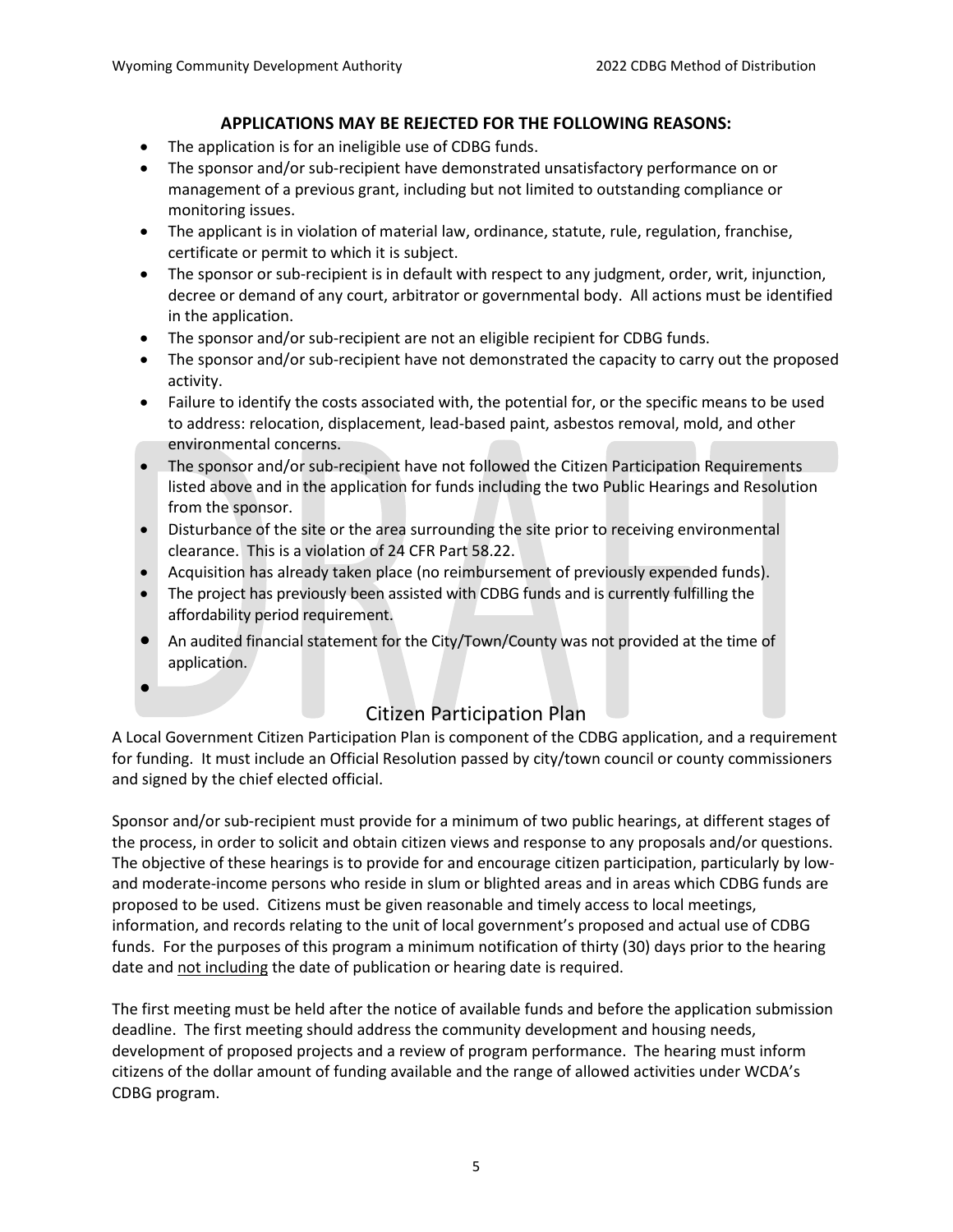The second meeting must provide citizens with reasonable advance notice of, and the opportunity to comment on, the proposed activities the local government will fund with CDBG funds. The second meeting may be held after submission of an application but must occur before the issuance of an award letter, and must be supported with a record of the proceedings (generally minutes reflecting the meeting) and copies of the public notices.

Citizens should also be provided with the address, phone number, and deadlines for submitting comments, complaints and grievances, and provide timely written answers to comments, complaints and grievances received in writing, generally within 15 days. The public meetings must be held at a time and location convenient to potential or actual beneficiaries, with accommodations for the handicapped. The public hearings shall be conducted in a manner to meet the needs of non-English speaking residents where a significant number of non-English speaking residents can reasonably be expected to participate.

A sample containing the information that should be contained in the first and second meeting notices can be found as Attachment "C".

The sponsor and/or sub-recipient certify that it has addressed the following provisions in the required Resolution:

1. The sponsor provided for and encouraged citizen participation, with particular emphasis on participation by persons of low and moderate income who are residents of slum and blight areas and/or of areas in which CDBG funds are proposed to be used;

2. The sponsor and/or sub-recipient provided citizens with reasonable and timely access to local meetings, information, and records relating to the sponsor and/or sub-recipients' proposed and actual use of funds;

3. The sponsor and/or sub-recipient provided technical assistance to groups representative of persons of low and moderate income that request such assistance in developing proposals with the level and type of assistance to be determined by the sponsor;

4. The sponsor and/or sub-recipient provided public hearings to obtain citizen views and to respond to proposals and questions at all stages of the community development process, including at minimum, the development of needs, the review of proposed activities, and the review of program performance. Public hearings shall only be held after adequate notice (7 days) of the times and locations convenient to potential or actual beneficiaries, and with accommodation for the handicapped/disabled;

5. The sponsor and/or sub-recipient provided a timely written answer to written complaints and grievances, within 15 working days where practicable; and

6. The sponsor and/or sub-recipient identified how the needs of non-English speaking residents will be met in the case of public hearings where a significant number of non-English speaking residents can be reasonably expected to participate. The sponsor and/or sub-recipient also identified how the needs of handicapped/disabled individuals will be met in the case of public hearings.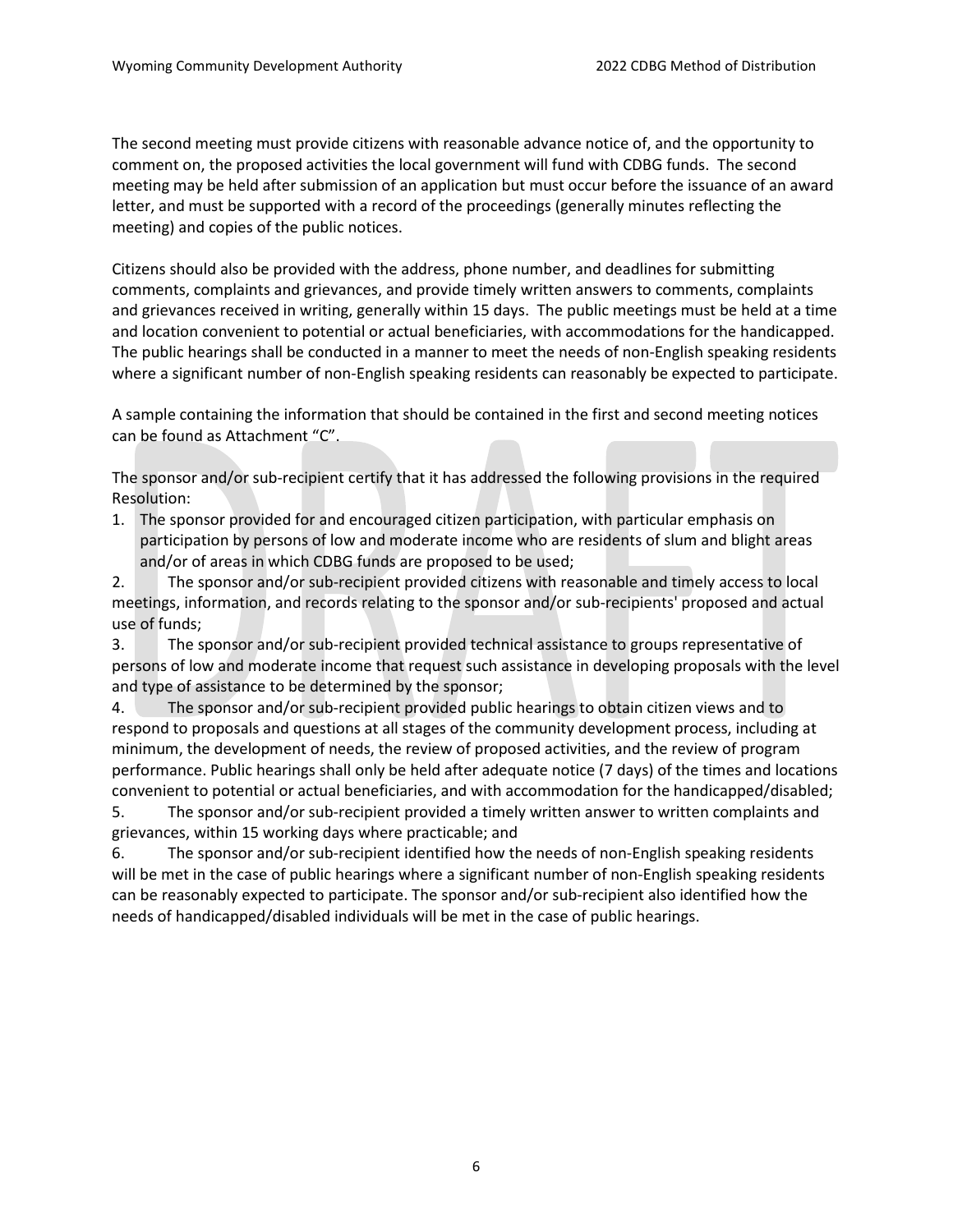## Scoring Categories

#### **National Objective:** 5 Points Possible

The applicant must meet one national objective. If a project meets more then one the applicant must choose only one objective. Points are awarded based on the project type, WCDA has prioritize benefit to low- and moderate-income persons. Percentages of 62% and higher will receive all points. No points will be given for urgent need.

#### **Project Type:** 5 Points Possible

The applicant identified the project type. WCDA has prioritized housing rehab projects, these will receive 5 points. Public Facility and Infrastructure will receive 3 points, other real property improvements will receive 1 point and public services will receive no points.

#### **Narrative:** 5 Points Possible

The applicant demonstrated a clearly defined project. What the purpose of the project is and why there is a need. The location of the project and surrounding area. How the project will impact the community? Do you have the capacity to carry out and manage project? The rational for how the project will be carried out in a timely manner and within budget. How the applicant will ensure compliance with HUD and WCDA requirements. Clear standards or procedures for project implementation. Points are awarded based on completeness and detail. The applicant must demonstration of all points listed. No points will be awarded if applicant did not demonstrate clearly three or more of the points.

#### **Resources:** 5 Points possible

The applicant has listed all secured funding for the project. Points are awarded based on the percentage of non-CDBG funding that is secured for the project. The higher the percentage of resources, the higher the points. This will not include funding that has been applied for and not yet secured. UGLG funds can be counted as a resource. No points will be given if CDBG is the only source of funding.

#### **Financial Need:** 5 Points Possible

The applicant has demonstrated that the project is not eligible for any alternate funding. This includes any State and Federal Grants that the project could apply for but has not. If a project has applied for alternative funding and was denied it will be accounted for as non-eligibility for alternative. Loans are not subject to this category. Points are awarded based on how many alternate funding sources are available to the project. If the project is not eligible for any alternate funding all points will be awarded. No points are given if 3 or more alternatives are available.

#### **Strategy:** 5 Points Possible

The applicant included clear reasonable effort in attempts to resolve or use an alternative solution for the project. To receive all points the application needs to include in detail what the approaches of effort have been to resolve or what alternative solutions have been considered. What strategies the applicant has to address the need. How the attempt to resolve or alternative was analyzed and why it was no successful? How will the proposed project meet the resolution and how? No points will be awarded if no clear and reasonable attempts have been made. To receive all points 3 or more attempts must have been clear and reasonable with the documented criteria.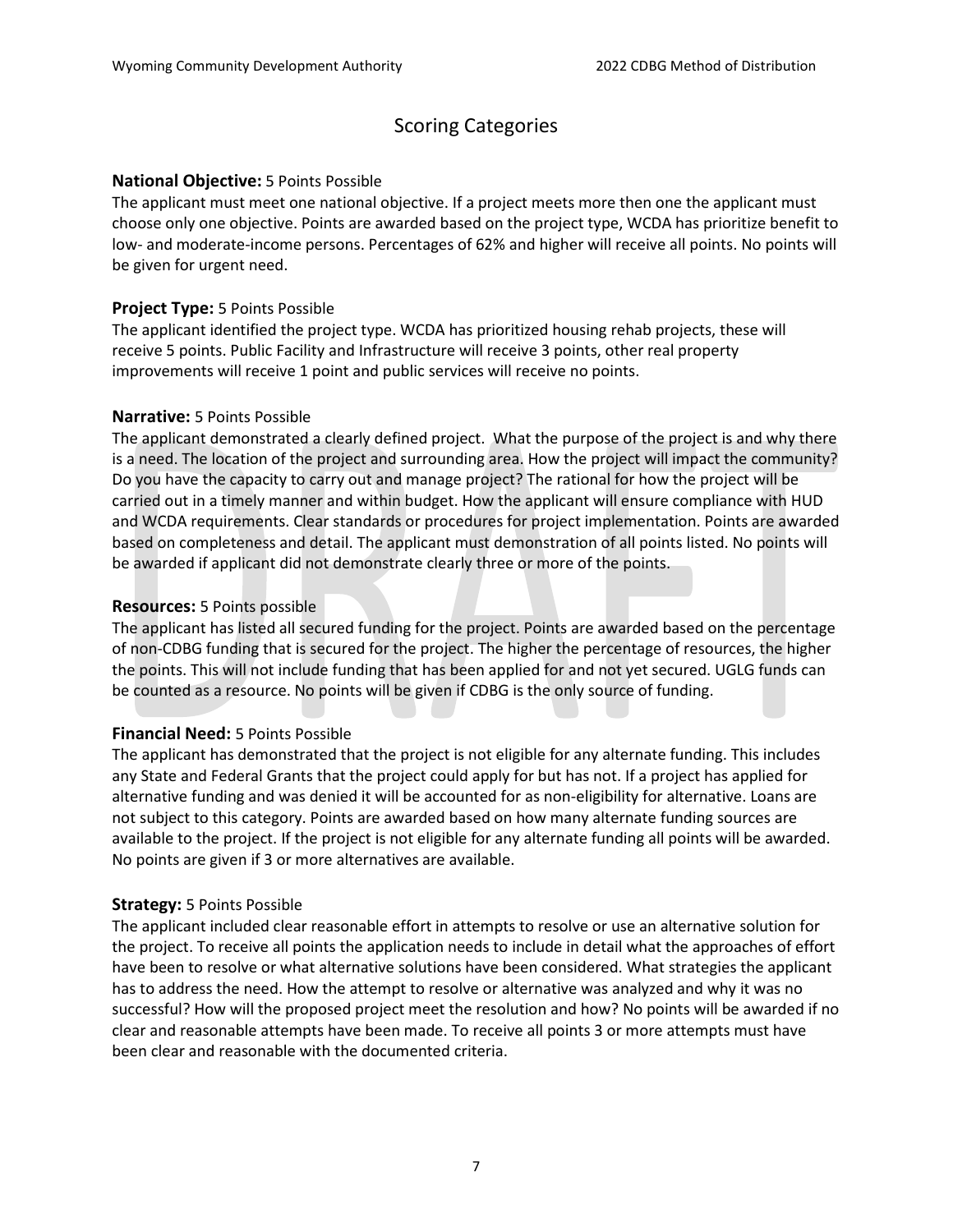#### **Budget Details:** 5 Points Possible

The applicant submitted a complete detailed budget. To receive all points the application budget must be complete and not missing any items. Including cost estimates, details on individual item cost breakdowns,

## **Funding Budget:** 5 Points Possible

The applicant has demonstrated the total project budget is complete and has no gaps in funding, except CDBG. Points are awarded based on dollar amount gaps in funding. No points will award if the project budget has a gap of \$75,000.00 or greater. To receive all the points the project demonstrates no gaps in funding and CDBG is the only need to complete the project.

## **Readiness:** 5 Points Possible

Project plans and specifications are finalized and have been approved. The design of any project must be completed and ready. Detailed timeline for project from start to finish.

## Bonus Points

## **WCDA CDBG Training:** 5 points Possible

Points are awarded based on how when the training was attended. No points will be awarded if attendance was beyond 3 years (37+ months). Required WCDA subrecipient training does not count toward these points.

## Tie

In the event that applications tie in score, the project with the higher percentage of low to moderate income persons being served will be ranked higher.

## Urgent Need

WCDA has elected to accept application during out of allocation cycle, with prior WCDA approval, for urgent need projects. These projects must meet all CDBG eligibility requirements. The purpose of these grants is for a specific need arising that was non-planned but urgent to the community. Requirements for urgent needs are:

- Discussion with WCDA staff and prior approval
- Documentation of urgency of the need and the timing
- Certification by the applicant and the state that other funding sources are unavailable
- Urgent Condition has been within the past 18 months
- Urgent need has an overall maximum amount of 13% of the total grant per funding year.

Applications are still welcome during regular cycle if the need is concurrent. To contact WCDA regarding and urgent need see page 17 for contact Information.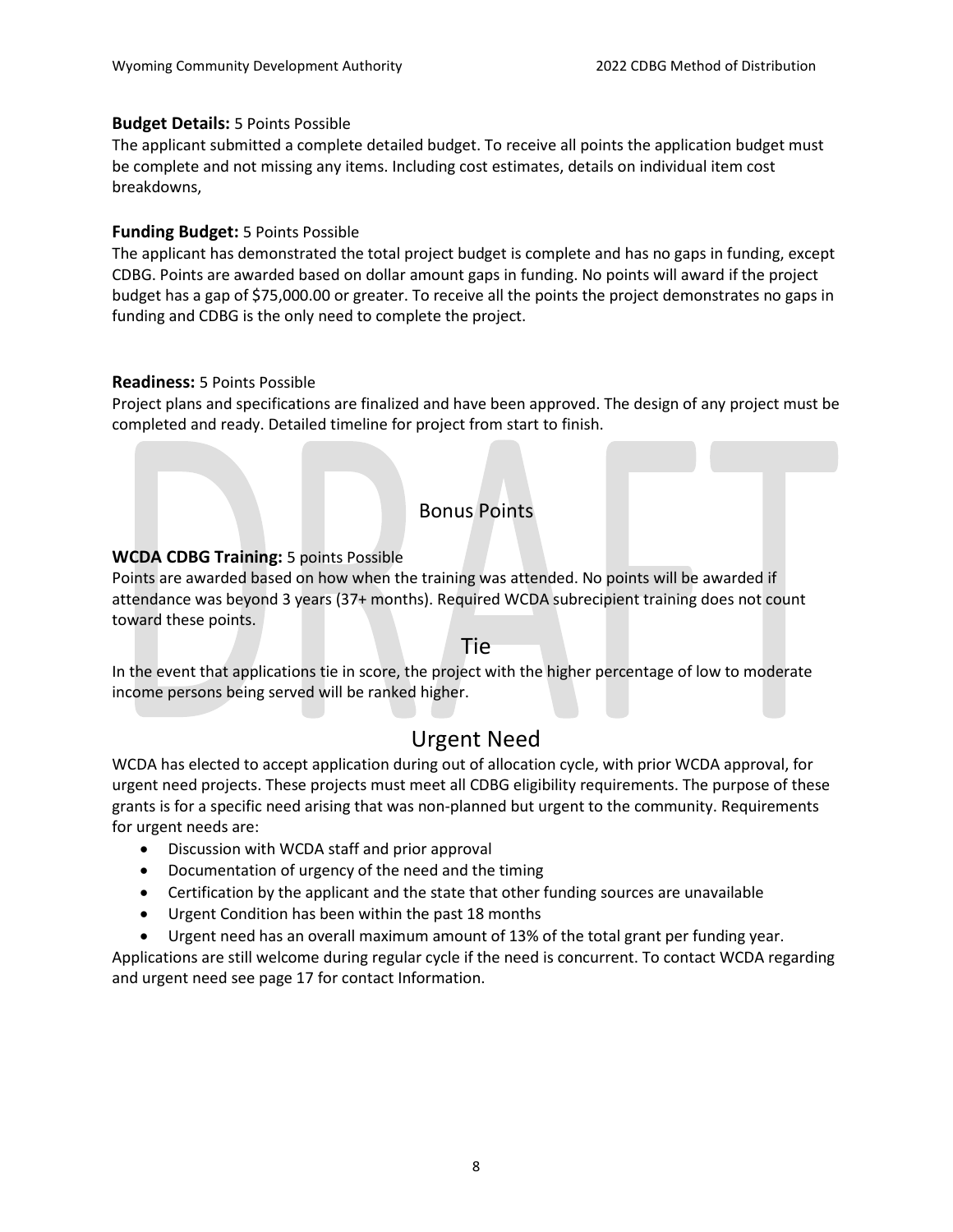## Notice of Requirements

## Maximum Grant Request

The maximum CDBG award to any one project is limited to \$1,000,000.00. (Does not apply to CDBG-CV & Urgent need) WCDA will accept two CDBG application per eligible sponsor (cities, towns or counties) for separate projects.

#### Timely Expenditure of Funds

Timeliness refers to how quickly the Grantee is able to commit and expend grant funds. Since federal program budgets are tight all across the government and since there is a huge need for community development programs, it is vital that sponsors/sub-recipients make every effort to quickly use their funds and complete their projects.

In an effort to ensure timeliness, sponsors/sub-recipients will be expected to execute a Grant Agreement no later than 60 days after the date of award. All projects must be completed (including beneficiaries) no later than two years after the date of award. At the time of application projects should be ready to act immediately if approved.

## Affordability Period

The project is required to remain affordable and it is required to operate under the original intent of the application for a period of not less than five (5) years from the date of the formal grant closeout. The affordability period of five (5) years is a federal requirement of the CDBG program and cannot be waived for any reason. An annual reporting of beneficiaries served by the project is required during the entire affordability period for all activities.

## Previous Sponsors/Sub-Recipients

A previous sponsor and/or sub-recipient of CDBG funds may not be eligible for an award of CDBG funds for a new project or for continuation of a currently funded program unless the existing grant is substantially complete, minimum of 75% of the funds must be expended, and in good standing. A project is not officially completed until the beneficiary data and closeout paperwork is received and approved by WCDA. Closeout paperwork is generally required no later than 60 days after completion. Previous sponsors and sub-recipients must demonstrate satisfactory performance in completing projects and in maintaining existing projects. A review of previous sponsor and sub-recipient performance will be completed during the ranking process.

## Environmental Review (24 CFR 58.22)

No HUD funds may be committed to a project without the WCDA approval of a grant recipient's environmental review and related certifications, nor may the recipient commit non-HUD funds to an activity or project if the activity or project will have an adverse environmental impact or limit the choice of reasonable alternatives.

#### Single Audit

Recipients of CDBG and CDBG -CV funds from Wyoming Community Development Authority are subject to the following audit requirements. A single audit is required if your organization expends more than \$750,000 in federal funds during your fiscal year. CDBG grantees and subrecipients that expend \$750,000 or more in a year in federal awards must have an audit conducted in accordance with 2 CFR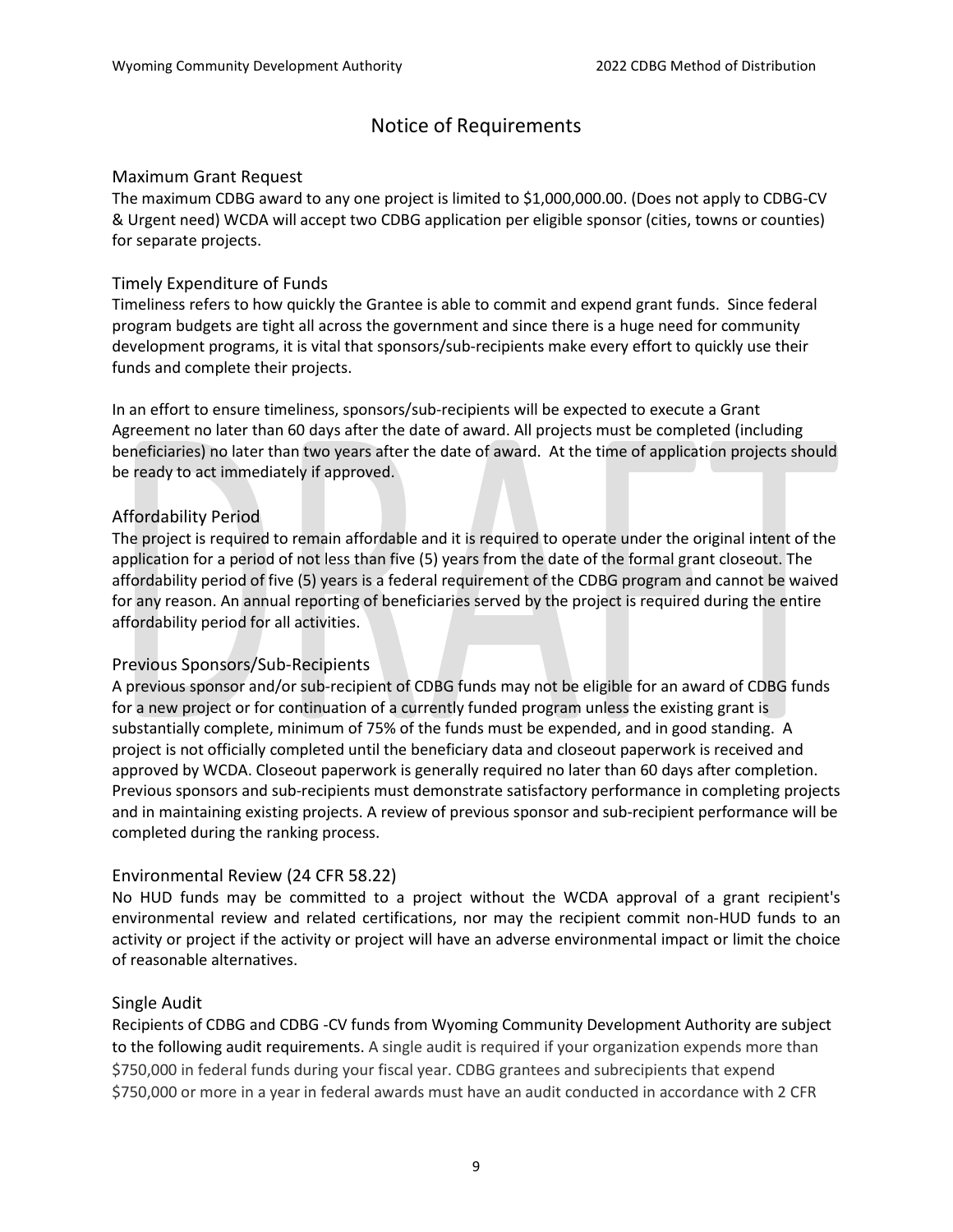Part 200, Subpart F—Audit Requirements except when they elect to have a program-specific audit conducted. A program audit is an audit of one federal program (such as CDBG). A program-specific audit is allowed when the grantee or subrecipient expends federal awards under only one federal program. A single audit is an audit that includes both an entity's financial statements and its federal awards (from all applicable federal programs). If a grantee or subrecipient expends less than \$750,000 a year in federal awards, it is exempt from the audit requirements for that year; however, records must be available for review or audit by appropriate officials of the federal agency, pass-through entity and the Government Accountability Office.

## *SS 200.501* Audit requirements.

*(a)Audit required.* A non-Federal entity that expends \$750,000 or more during the non-Federal entity's fiscal year in Federal awards must have a single or program-specific audit conducted for that year in accordance with the provisions of this part.

**(b)** *Single audit.* A non-Federal entity that expends \$750,000 or more during the non-Federal entity's fiscal year in Federal awards must have a single audit conducted in accordance with [§ 200.514](https://www.ecfr.gov/current/title-2/section-200.514) except when it elects to have a program-specific audit conducted in accordance with [paragraph \(c\)](https://www.ecfr.gov/current/title-2/section-200.501#p-200.501(c)) of this section.

**(c)** *Program-specific audit election.* When an auditee expends Federal awards under only one Federal program (excluding R&D) and the Federal program's statutes, regulations, or the terms and conditions of the Federal award do not require a financial statement audit of the auditee, the auditee may elect to have a program-specific audit conducted in accordance with  $\S$  200.507. A program-specific audit may not be elected for R&D unless all of the Federal awards expended were received from the same Federal agency, or the same Federal agency and the same pass-through entity, and that Federal agency, or passthrough entity in the case of a subrecipient, approves in advance a program-specific audit.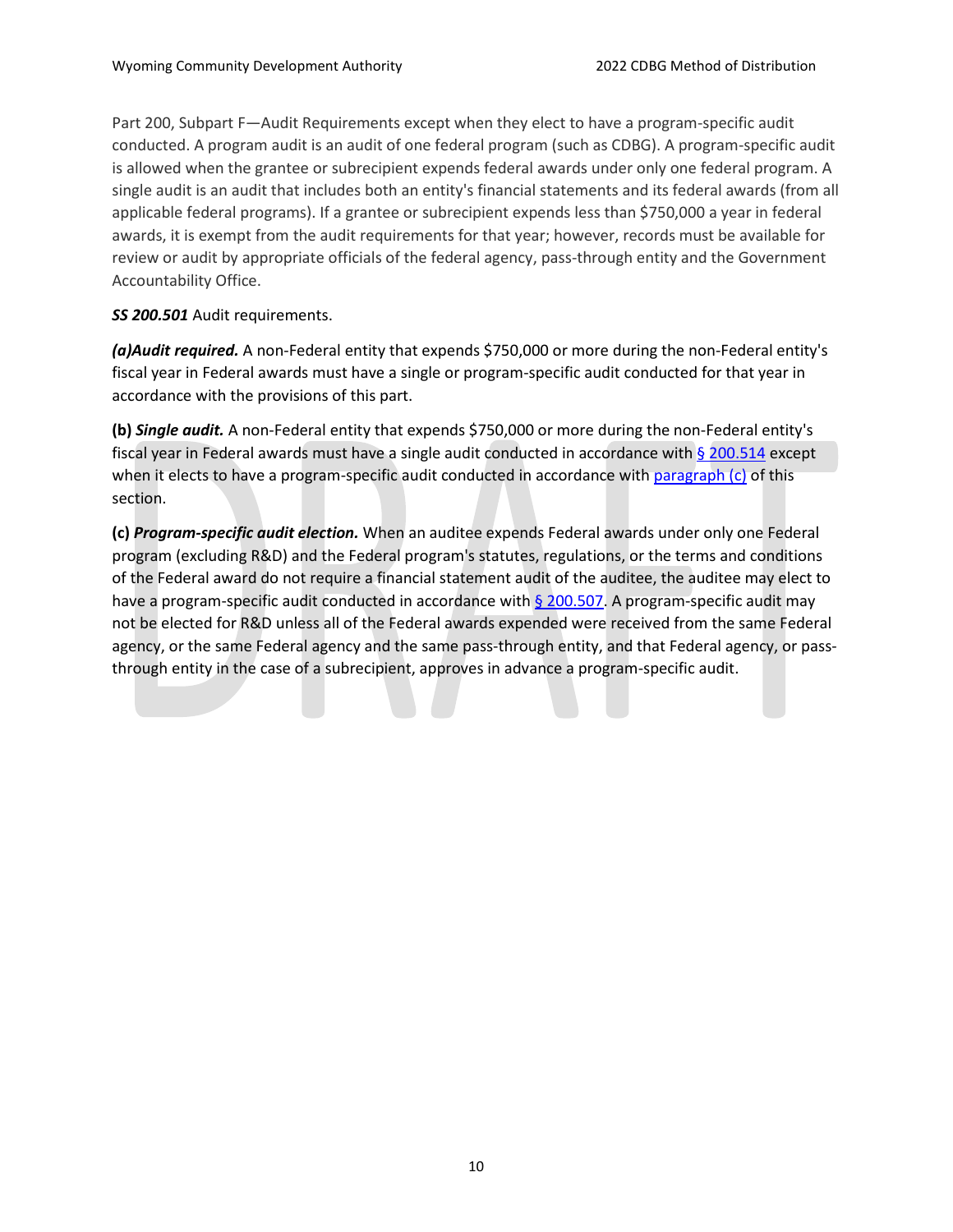## Attachment A Available Funding

| <b>Funding Source</b>                                    | Available/Uncommitted | <b>HUD Program Year</b> |  |  |
|----------------------------------------------------------|-----------------------|-------------------------|--|--|
|                                                          | <b>Balance</b>        | (PY)                    |  |  |
| <b>Community Development Block Grant</b><br>(CDBG)       | \$645,207.00          | 2019                    |  |  |
| <b>Community Development Block Grant</b><br>(CDBG)       | \$3,026,455.87        | 2020                    |  |  |
| <b>CDBG CARES (CV)</b>                                   | \$4,422,685.76        | 2020                    |  |  |
| <b>Community Development Block Grant</b><br>(CDBG)       | \$3,657,587.00        | 2021                    |  |  |
| <b>Community Development Block Grant</b><br><b>CDBG)</b> | \$2,524,082.00        | 2022                    |  |  |
| <b>Total Available Funding</b>                           | \$14,276017.63        |                         |  |  |

## FUNDING CATEGORIES:

| <b>Activity Category</b>          | <b>Funding Cap</b> |
|-----------------------------------|--------------------|
| <b>Public Services</b>            | 10% Maximum        |
| <b>Urgent Need</b>                | 13% Maximum        |
| Low to Moderate Income Benefit    | 75% Minimum        |
| Program Planning & Administration | 2% Maximum         |

## APPLICATION CYCLE TIMELINE:

| Task                               | Deadline(s)        |
|------------------------------------|--------------------|
| Notice of Funding Available        | August 2022        |
| Letter of Intent                   | September 31, 2022 |
| <b>Application Submittal</b>       | October 31, 2022   |
| <b>WCDA Board Funding Approval</b> | January 2023       |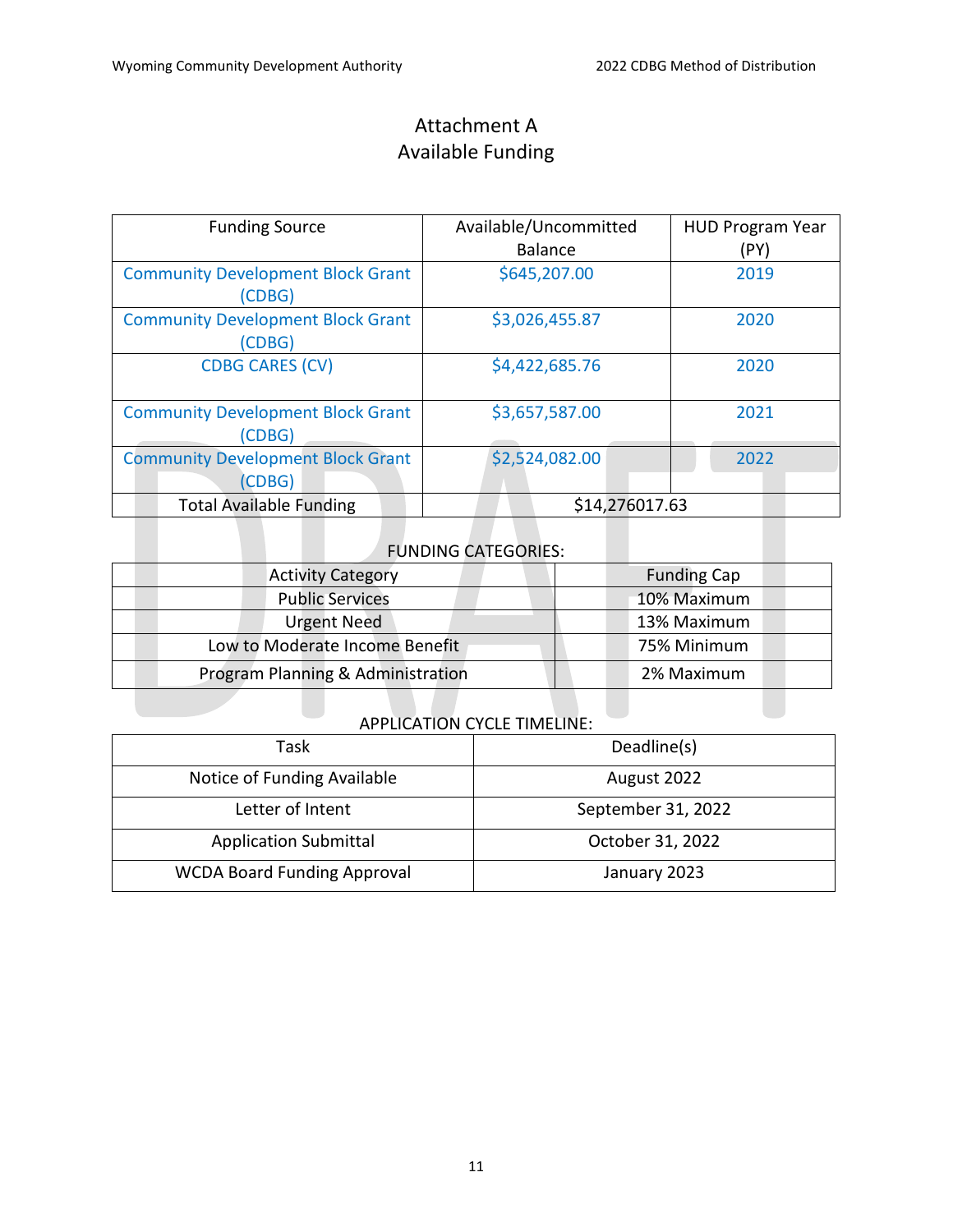## Attachment B Community Development Block Grant Corona Virus

Community Development Block Grant was issued a one-time allocation (CDBG-CV) under the Federal Government's Coronavirus Aid Relief and Economic Security Act (CARES Act) for grants that will prevent, prepare or respond to coronavirus. This funding is to support communities throughout Wyoming as they respond to the impacts of the pandemic. CDBG-CV funding is subject to following all federal CDBG regulations, but has significantly shorter expenditure timelines. WCDA's focus is prioritizing CDBG-CV and will hold a CDBG-CV allocation cycle. Applications will be accepted for CV only during this cycle. There is no cap on funding amount requests, it is possible an applicant can be awarded for less than requested as, WCDA can use their discretion as deemed necessary.

WCDA focus for CDBG-CV is to fund activities that:

- Improve Public Facilities
- Reduce Homelessness
- Increase vital public services
- Reduce Food Insecurities

Eligible applicants include counties, cities and towns. Cheyenne, known as an entitlement city, is eligible but regulations limit the amount of CDBG-CV funds the State of Wyoming can award to an entitlement. Entities such as non-profits, tribes, public housing authorities, ect., are not able to directly apply but may apply in partnership with an eligible applicant.

Applications must be complete and submitted prior to the deadline. Projects for CDBG-CV need to follow all requirements and application guidelines.

Additional Requirements:

- Demonstrate that the project will prevent, prepare or respond to coronavirus.
- Application must include clear plan to avoid duplication of benefits.
- Projects is ready to start at application submission.
- Completion for projects cannot exceed August 31, 2023.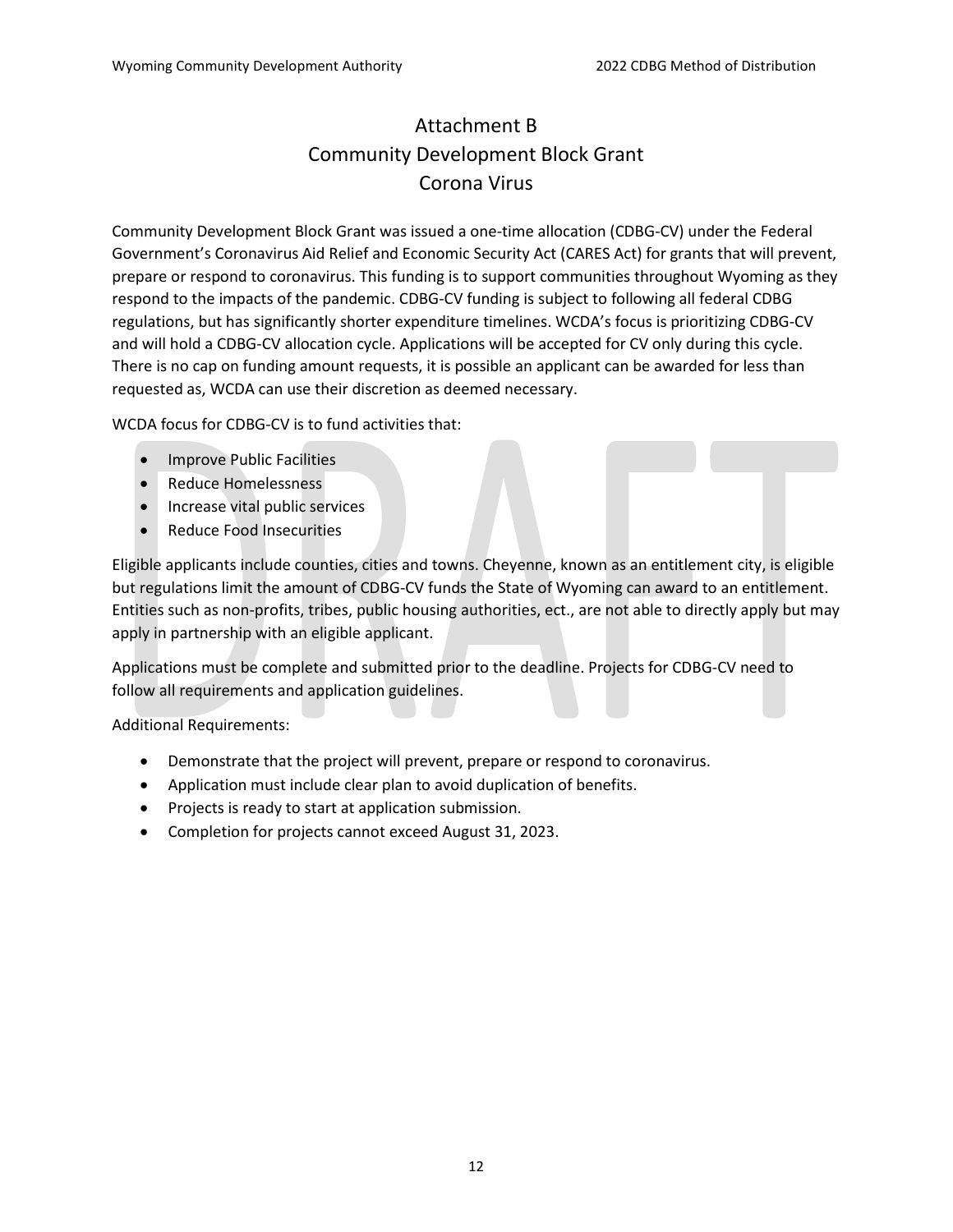## Attachment C WYOMING 2021 Low- to Moderate-Income Limits

\*Low is 50% median income & Moderate is 80% median income

|                         |          | 1 person | 2 persons | 3 persons | 4 persons | 5 persons | 6 persons             | 7 persons | 8 persons |
|-------------------------|----------|----------|-----------|-----------|-----------|-----------|-----------------------|-----------|-----------|
| <b>Albany</b>           | Low      | \$31,150 | \$35,600  | \$40,050  | \$44,450  | \$48,050  | \$1,600               | \$55,150  | \$58,700  |
|                         | Moderate | \$49,800 | \$56,900  | \$64,000  | \$71,100  | \$76,800  | \$2,500               | \$88,200  | \$93,900  |
| <b>Big Horn</b>         | Low      | \$30,700 | \$35,050  | \$39,450  | \$43,800  | \$47,350  | \$50,850              | \$54,350  | \$57,850  |
|                         | Moderate | \$49,100 | \$56,100  | \$63,100  | \$70,100  | \$75,750  | \$31,350              | \$86,950  | \$92,550  |
| <b>Campbell</b>         | Low      | \$34,650 | \$39,600  | \$44,550  | \$49,500  | \$53,500  | \$57,450              | \$61,400  | \$65,350  |
|                         | Moderate | \$55,450 | \$63,400  | \$71,300  | \$79,200  | \$85,550  | \$91,900              | \$98,250  | \$104,550 |
| Carbon                  | Low      | \$30,700 | \$35,050  | \$39,450  | \$43,800  | \$47,350  | \$50,850              | \$54,350  | \$ 57,850 |
|                         | Moderate | \$49,100 | \$56,100  | \$63,100  | \$70,100  | \$75,750  | \$31,350              | \$86,950  | \$92,550  |
| <b>Converse</b>         | Low      | \$32,000 | \$36,550  | \$41,100  | \$45,650  | \$49,350  | \$53,000              | \$56,650  | \$60,300  |
|                         | Moderate | \$51,150 | \$58,450  | \$65,750  | \$73,050  | \$78,900  | \$84,750              | \$90,600  | \$96,450  |
| <b>Crook</b>            | Low      | \$31,150 | \$35,600  | \$40,050  | \$44,500  | \$48,100  | \$1,650               | \$5,200   | \$58,750  |
|                         | Moderate | \$49,850 | \$57,000  | \$64,100  | \$71,200  | \$76,900  | \$2,600               | \$88,300  | \$94,000  |
| <b>Fremont</b>          | Low      | \$30,700 | \$35,050  | \$39,450  | \$43,800  | \$47,350  | \$50,850              | \$54,350  | \$ 57,850 |
|                         | Moderate | \$49,100 | \$56,100  | \$63,100  | \$70,100  | \$75,750  | \$31,350              | \$86,950  | \$92,550  |
| Goshen                  | Low      | \$30,700 | \$35,050  | \$39,450  | \$43,800  | \$47,350  | \$50,850              | \$54,350  | \$57,850  |
|                         | Moderate | \$49,100 | \$56,100  | \$63,100  | \$70,100  | \$75,750  | \$31,350              | \$86,950  | \$92,550  |
| <b>Hot Springs</b>      | Low      | \$30,700 | \$35,050  | \$39,450  | \$43,800  | \$47,350  | \$50,850              | \$54,350  | \$ 57,850 |
|                         | Moderate | \$49,100 | \$56,100  | \$63,100  | \$70,100  | \$75,750  | $\overline{5}$ 81,350 | \$86,950  | \$92,550  |
| Johnson                 | Low      | \$30,700 | \$35,050  | \$39,450  | \$43,800  | \$47,350  | \$50,850              | \$54,350  | \$57,850  |
|                         | Moderate | \$49,100 | \$56,100  | \$63,100  | \$70,100  | \$75,750  | \$31,350              | \$86,950  | \$92,550  |
| <b>City of Cheyenne</b> | Low      | \$32,750 | \$37,400  | \$42,100  | \$46,750  | \$50,500  | \$54,250              | \$58,000  | \$61,750  |
|                         | Moderate | \$52,400 | \$59,850  | \$67,350  | \$74,800  | \$80,800  | \$86,800              | \$92,800  | \$98,750  |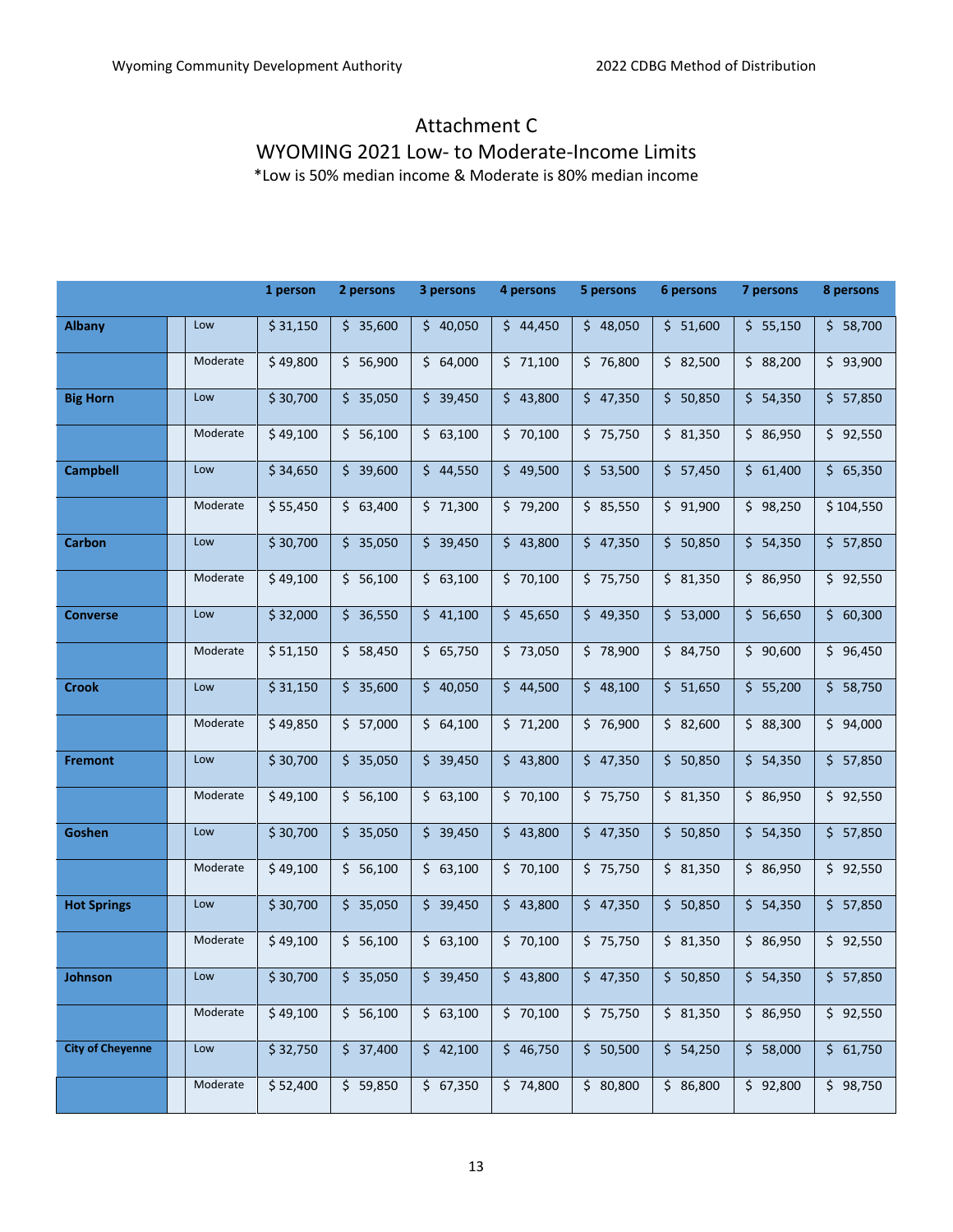|                       |            | 1 person | 2 persons | 3 persons            | 4 persons                         | 5 persons | 6 persons | 7 persons  | 8 persons |
|-----------------------|------------|----------|-----------|----------------------|-----------------------------------|-----------|-----------|------------|-----------|
| Lincoln               | Low        | \$31,850 | \$36,400  | \$40,950             | \$45,450                          | \$49,100  | \$52,750  | \$56,400   | \$60,000  |
|                       | Moderate   | \$50,900 | \$58,200  | \$65,450             | \$72,700                          | \$78,550  | \$84,350  | \$90,150   | \$96,000  |
| <b>City of Casper</b> | Low        | \$30,700 | \$35,050  | \$39,450             | \$43,800                          | \$47,350  | \$50,850  | \$54,350   | \$57,850  |
|                       | Moderate   | \$49,100 | \$56,100  | \$63,100             | \$70,100                          | \$75,750  | \$31,350  | \$86,950   | \$92,550  |
| <b>Niobrara</b>       | Low        | \$30,700 | \$35,050  | \$39,450             | \$43,800                          | \$47,350  | \$50,850  | \$54,350   | \$57,850  |
|                       | Moderate   | \$49,100 | \$56,100  | \$63,100             | \$70,100                          | \$75,750  | \$31,350  | \$86,950   | \$92,550  |
| Park                  | Low        | \$30,700 | \$35,050  | \$39,450             | \$43,800                          | \$47,350  | \$50,850  | \$54,350   | \$57,850  |
|                       | Moderate   | \$49,100 | \$56,100  | \$63,100             | \$70,100                          | \$75,750  | \$31,350  | \$86,950   | \$92,550  |
| <b>Platte</b>         | Low        | \$30,700 | \$35,050  | \$39,450             | \$43,800                          | \$47,350  | \$50,850  | \$54,350   | \$57,850  |
|                       | Moderate   | \$49,100 | \$56,100  | \$63,100             | \$70,100                          | \$75,750  | \$31,350  | \$86,950   | \$92,550  |
| <b>Sheridan</b>       | Low        | \$31,750 | \$36,300  | \$40,850             | \$45,350                          | \$49,000  | \$52,650  | \$56,250   | \$59,900  |
|                       | Moderate   | \$50,800 | \$58,050  | \$65,300             | \$72,550                          | \$78,400  | \$84,200  | \$90,000   | \$95,800  |
| <b>Sublette</b>       | Low        | \$31,750 | \$36,300  | \$40,850             | \$45,350                          | \$49,000  | \$ 52,650 | \$56,250   | \$59,900  |
|                       | Moderate   | \$50,750 | \$58,000  | \$65,250             | \$72,500                          | \$78,300  | \$84,100  | \$89,900   | \$95,700  |
| <b>Sweetwater</b>     | Low        | \$34,200 | \$39,100  | \$44,000             | \$48,850                          | \$52,800  | \$56,700  | \$60,600   | \$64,500  |
|                       | Moderate   | \$54,750 | \$62,550  | \$70,350             | \$78,150                          | \$84,450  | \$90,700  | \$96,950   | \$103,200 |
| Teton                 | Low        | \$43,050 | \$49,200  | \$55,350             | \$61,500                          | \$66,450  | \$71,350  | \$76,300   | \$31,200  |
|                       | Moderate   | \$62,600 | \$71,550  | \$80,500             | \$9,400                           | \$96,600  | \$103,750 | \$110,900  | \$118,050 |
| <b>Uinta</b>          | <b>LOW</b> | \$30,700 | \$35,050  | $\frac{1}{5}$ 39,450 | $\frac{1}{2}$ \$ 43,800 \$ 47,350 |           | 50,850    | 5, 54, 350 | 5 57,850  |
|                       | Moderate   | \$49,100 | \$56,100  | \$63,100             | \$70,100                          | \$75,750  | \$31,350  | \$86,950   | \$92,550  |
| Washakie              | Low        | \$30,700 | \$35,050  | \$39,450             | \$43,800                          | \$47,350  | \$50,850  | \$54,350   | \$57,850  |
|                       | Moderate   | \$49,100 | \$56,100  | \$63,100             | \$70,100                          | \$75,750  | \$31,350  | \$86,950   | \$92,550  |
| <b>Weston</b>         | Low        | \$30,700 | \$35,050  | \$39,450             | \$43,800                          | \$47,350  | \$50,850  | \$54,350   | \$57,850  |
|                       | Moderate   | \$49,100 | \$56,100  | \$63,100             | \$70,100                          | \$75,750  | \$31,350  | \$86,950   | \$92,550  |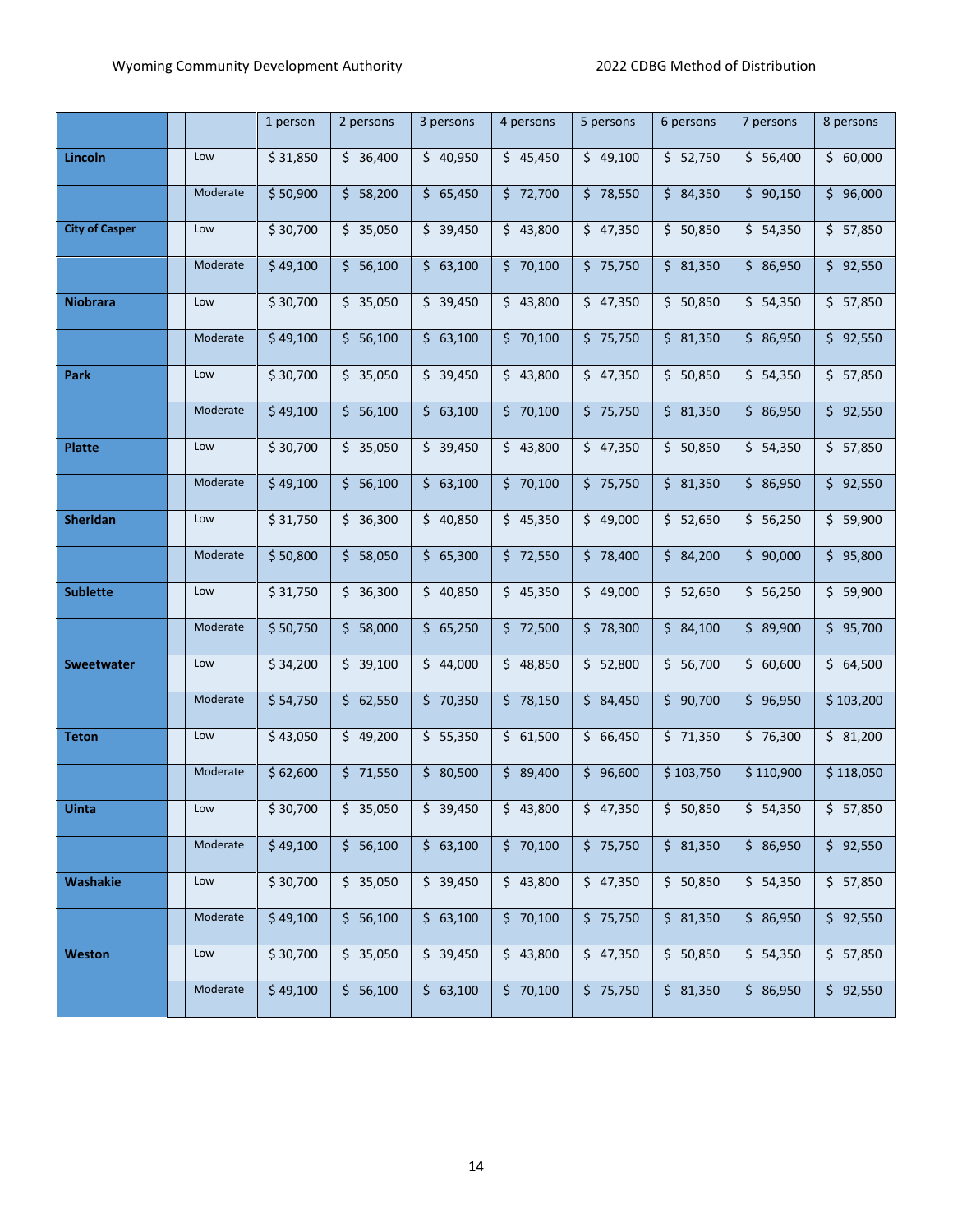## Attachment D Example of Public Hearing Notice Community Development Block Grant (CDBG) FIRST PUBLIC HEARING NOTICE

(Insert Name - CITY, TOWN, COUNTY) will hold a public hearing for the community's 2022 Community Development Block Grant (CDBG) activities, with proposed funding made available from Wyoming Community Development Authority (WCDA) Neighborhood Development Program. The public hearing will be held:

#### Date and Time: (Must be at least THIRTY days after the date of publication) Place: (Location of the meeting)

The purpose of the public hearing is to solicit public view, comments, and recommendations for potential sponsorship of a grant application for WCDA's CDBG-funded Neighborhood Development Program.

The Wyoming Community Development Authority will accept applications until (insert date) at 5 p.m. WCDA expects to have approximately \$(insert funding amount) available for housing related activities within the State of Wyoming. The maximum CDBG funding available to any one project is \$1,000,000.00. Eligible activities include acquisition, rehabilitation, publicly owned infrastructure, clearance of sites, improvements to public facilities, and planning only activities. At least 75% of activities must result in a direct benefit to low (50% of HUD's AMI) and moderate (80% of HUD's AMI) income persons.

Interested persons are invited to attend, participate in the process, comment on the program, and present potential applications seeking support. Comments may be submitted in writing prior to the meeting. Send comments to (insert contact information).

In compliance with the Americans with Disabilities Act, individuals needing special accommodations (including auxiliary communicative aids and services) during these hearings should notify (insert contact information) at least three days prior to the hearing to be attended.

The Program Description and Application for the CDBG-funded Neighborhood Development Activities may be obtained by contacting WCDA at 155 North Beech Street or at www.wyomingcda.com.

Publication Date: (Must be at least THIRTY days prior to but not including the date of the public hearing)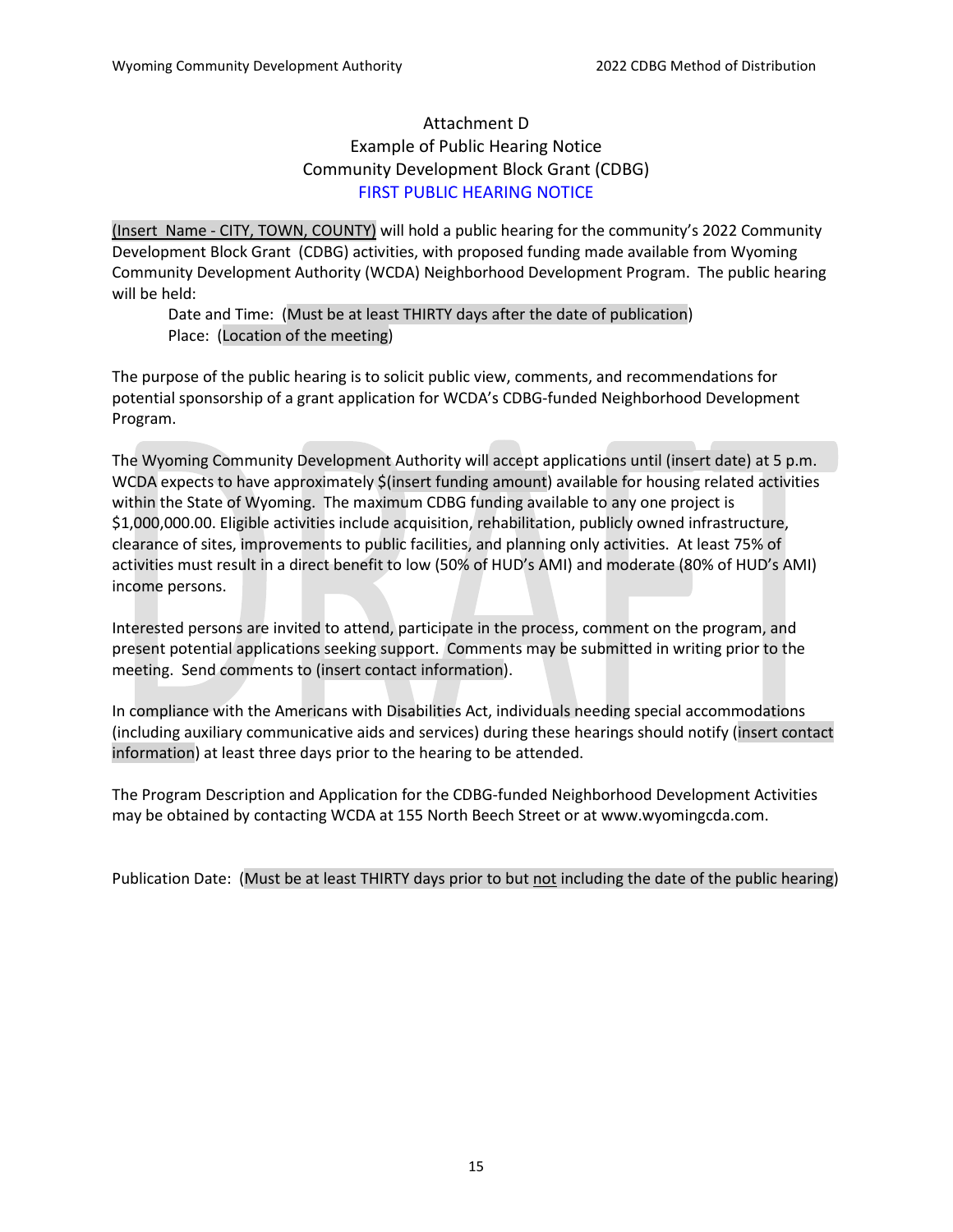## Attachment D Example of Public Hearing Notice Community Development Block Grant (CDBG) SECOND PUBLIC HEARING NOTICE

(Insert Name - CITY, TOWN, COUNTY) will hold a public hearing to discuss the proposed grant application(s) for the 2022 Community Development Block Grant (CDBG) Program available from the Wyoming Community Development Authority (WCDA). The public hearing will be held:

Date and Time: (Must be at least THIRTY days after the date of publication) Place: (Location of the meeting) Proposed Projects: (Include project name and brief description

The purpose of the public hearing is to solicit public view, comments, and recommendations for potential sponsorship of a grant application for the WCDA's Housing Activities Portion of the CDBG Program.

The Wyoming Community Development Authority will accept applications until (insert date) at 5 p.m. WCDA expects to have approximately \$(insert funding amount) available for housing related activities within the State of Wyoming. The maximum CDBG funding available to any one project is \$1,000,000.00. Eligible activities include acquisition, rehabilitation, publicly owned infrastructure, clearance of sites, improvements to public facilities, and planning only activities. At least 75% of activities must result in a direct benefit to low (50% of HUD's AMI) and moderate (80% of HUD's AMI) income persons.

Interested persons are invited to attend, participate in the process, comment on the program, and present potential applications seeking support. Comments may be submitted in writing prior to the meeting. Send comments to (insert contact information).

In compliance with the Americans with Disabilities Act, individuals needing special accommodations (including auxiliary communicative aids and services) during these hearings should notify (insert contact information) at least three days prior to the hearing to be attended.

The Program Description and Application for the CDBG Program for Housing Activities may be obtained by contacting WCDA at 155 North Beech Street or at www.wyomingcda.com.

Publication Date: (Must be at least THIRTY days prior to but not including the date of the public hearing)